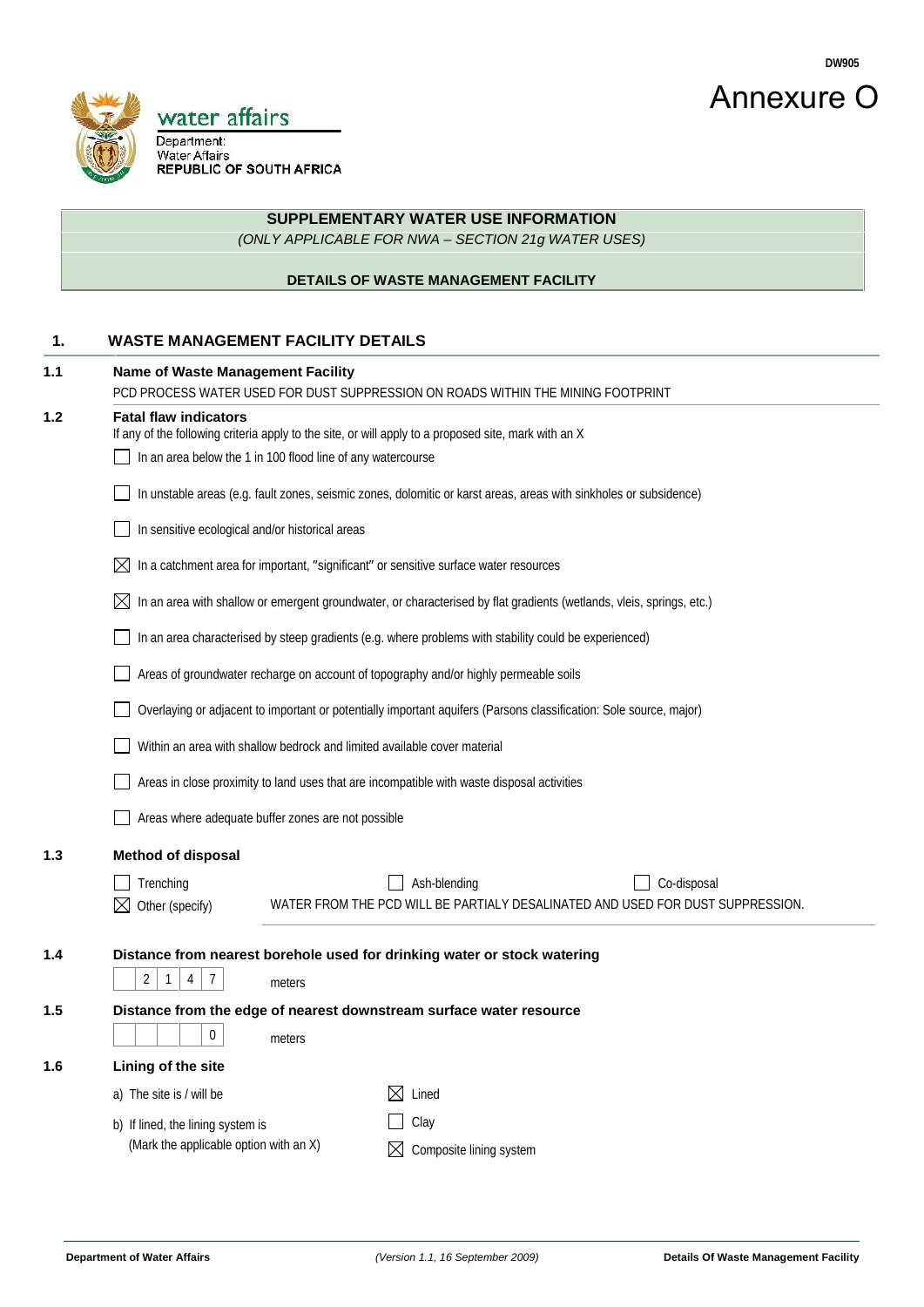**DW905**

| 1.7       | Total area of property' on which waste is disposed                   |                                                                                                | 9<br>1<br>3<br>hectares               |                                       |                                    |  |  |
|-----------|----------------------------------------------------------------------|------------------------------------------------------------------------------------------------|---------------------------------------|---------------------------------------|------------------------------------|--|--|
| 1.8       | Area of actual waste body ( footprint area)                          |                                                                                                |                                       | 0<br>$\epsilon$<br>8<br>1             | hectares                           |  |  |
| 1.9       | Dimensions of waste site                                             |                                                                                                |                                       |                                       |                                    |  |  |
|           |                                                                      |                                                                                                | Height or depth                       | Length                                | <b>Breadth</b>                     |  |  |
|           | a) At commencement                                                   |                                                                                                | $\overline{\mathbf{c}}$<br>$\sqrt{5}$ | $\overline{2}$<br>$\overline{2}$<br>5 | 8<br>meters                        |  |  |
|           | b) After rehabilitation                                              |                                                                                                | $\mathbf 0$                           | 0                                     | 0<br>meters                        |  |  |
|           | c) Available air space                                               |                                                                                                |                                       |                                       | cubic meters                       |  |  |
|           | d) Total volume already used for waste disposal                      |                                                                                                |                                       | $\pmb{0}$                             | cubic meters                       |  |  |
|           | e) Accuracy of above volumes                                         |                                                                                                | Surveyor                              | Estimate<br>$\boxtimes$               |                                    |  |  |
| 1.10      | <b>Buffer Zone</b>                                                   |                                                                                                |                                       |                                       |                                    |  |  |
|           |                                                                      | a) Actual distance to the boundary of the nearest:                                             | Formal residential area               |                                       | 3<br>$\pmb{0}$<br>0<br>0<br>1<br>m |  |  |
|           |                                                                      |                                                                                                | Informal residential area             |                                       | $\pmb{0}$<br>1<br>0<br>0<br>m      |  |  |
|           |                                                                      |                                                                                                | <b>Industrial Area</b>                |                                       | 3<br>1<br>0<br>0<br>0<br>m         |  |  |
|           | b) Buffer zone determination done by                                 |                                                                                                | Scientific method                     | $\boxtimes$                           | Actual distance                    |  |  |
|           |                                                                      |                                                                                                |                                       |                                       |                                    |  |  |
| 1.11      |                                                                      | Location of Waste Management Facility                                                          |                                       |                                       |                                    |  |  |
| 1.11.1    |                                                                      | Geographical location for each of the external corner points of the waste management facility: |                                       |                                       |                                    |  |  |
| Latitude  | S<br>$\overline{2}$<br>$\overline{7}$<br>2<br>$\circ$<br>1           | 5<br>9<br>$\overline{7}$<br>,<br>,,<br>or                                                      | S<br>$\cdot$                          | $\circ$<br>S<br>or                    | $\circ$<br>,<br>$\cdot$            |  |  |
| Longitude | E<br>$3 \mid$<br>0<br>8<br>$\circ$<br>1                              | 5<br>8<br>5<br>,,<br>,<br>or<br>$\cdot$                                                        | E<br>$\blacksquare$                   | $\mathsf E$<br>$\circ$<br>or          | $\circ$<br>,<br>$\cdot$            |  |  |
|           | Datum Type:                                                          | Cape (Modified Clarke 1880)<br>$\Box$                                                          | $\boxtimes$<br><b>WGS-84</b>          |                                       |                                    |  |  |
| Latitude  | 2 <br>$\overline{7}$<br>$\overline{\mathbf{c}}$<br>S<br>$\circ$<br>1 | 6<br>$\pmb{0}$<br>$\mathbf 0$<br>,<br>,,<br>or                                                 | S<br>$\cdot$                          | $\circ$<br>S<br>or                    | $\circ$<br>,<br>$\cdot$            |  |  |
| Longitude | 0<br>8<br>3<br>Е<br>$\circ$                                          | 5<br>5<br>9<br>,,<br>,<br>or                                                                   | E<br>$\cdot$                          | E<br>$\circ$<br>or                    | $\circ$<br>,<br>$\cdot$            |  |  |
|           | Datum Type:                                                          | Cape (Modified Clarke 1880)<br>$\Box$                                                          | $\boxtimes$ WGS-84                    |                                       |                                    |  |  |
| Latitude  | $\overline{2}$<br>7<br>3<br>S<br>$\circ$<br>$\mathbf{1}$             | $\overline{0}$<br>$\overline{4}$<br>$\mathbf{1}$<br>,<br>,,<br>or<br>÷,                        | $\mathsf S$<br>$\blacksquare$         | $\circ$<br>S<br>or                    | $\circ$<br>$\,$<br>$\blacksquare$  |  |  |
| Longitude | $\mathsf E$<br>$3\vert$<br>0<br>$\circ$<br>8                         | 5<br>2<br>$\mathbf{0}$<br>,,<br>or<br>,                                                        | $\mathsf E$<br>$\cdot$                | E<br>$\circ$<br>or                    | o<br>J<br>$\blacksquare$           |  |  |
|           | Datum Type:                                                          | Cape (Modified Clarke 1880)<br>$\Box$                                                          | $\boxtimes$ WGS-84                    |                                       |                                    |  |  |
| Latitude  | S<br>7<br>3<br>2<br>1<br>$\circ$                                     | $\mathbf 0$<br>6<br>4<br>,<br>,,<br>or<br>l,                                                   | S<br>$\cdot$                          | $\circ$<br>S<br>or                    | $\circ$<br>,<br>$\cdot$            |  |  |
| Longitude | 0<br>$\mathsf E$<br>3<br>8<br>$\circ$<br>1                           | 9<br>4<br>9<br>$\pmb{\mathfrak{y}}$<br>,<br>or                                                 | E<br>$\bullet$                        | $\circ$<br>E<br>or                    | $\circ$<br>J<br>$\cdot$            |  |  |
|           |                                                                      |                                                                                                |                                       |                                       |                                    |  |  |
|           | Datum Type:                                                          | Cape (Modified Clarke 1880)<br>$\Box$                                                          | $\boxtimes$ WGS-84                    |                                       |                                    |  |  |
| Latitude  | 3<br>S<br>2 <br>7<br>$\circ$<br>1                                    | 0<br>$\overline{4}$<br>4<br>,<br>,,<br>or<br>$\cdot$                                           | S<br>$\blacksquare$                   | $\circ$<br>S<br>or                    | $\circ$<br>,<br>٠                  |  |  |
| Longitude | 0<br>8<br>E<br>$3 \mid$<br>$\circ$<br>1                              | 8<br>4<br>9<br>"<br>,<br>or<br>$\cdot$                                                         | Е<br>$\bullet$                        | $\circ$<br>E<br>or                    | $\circ$<br>,<br>$\bullet$          |  |  |
|           | Datum Type:                                                          | Cape (Modified Clarke 1880)                                                                    | $\boxtimes$ WGS-84                    |                                       |                                    |  |  |
|           |                                                                      |                                                                                                |                                       |                                       |                                    |  |  |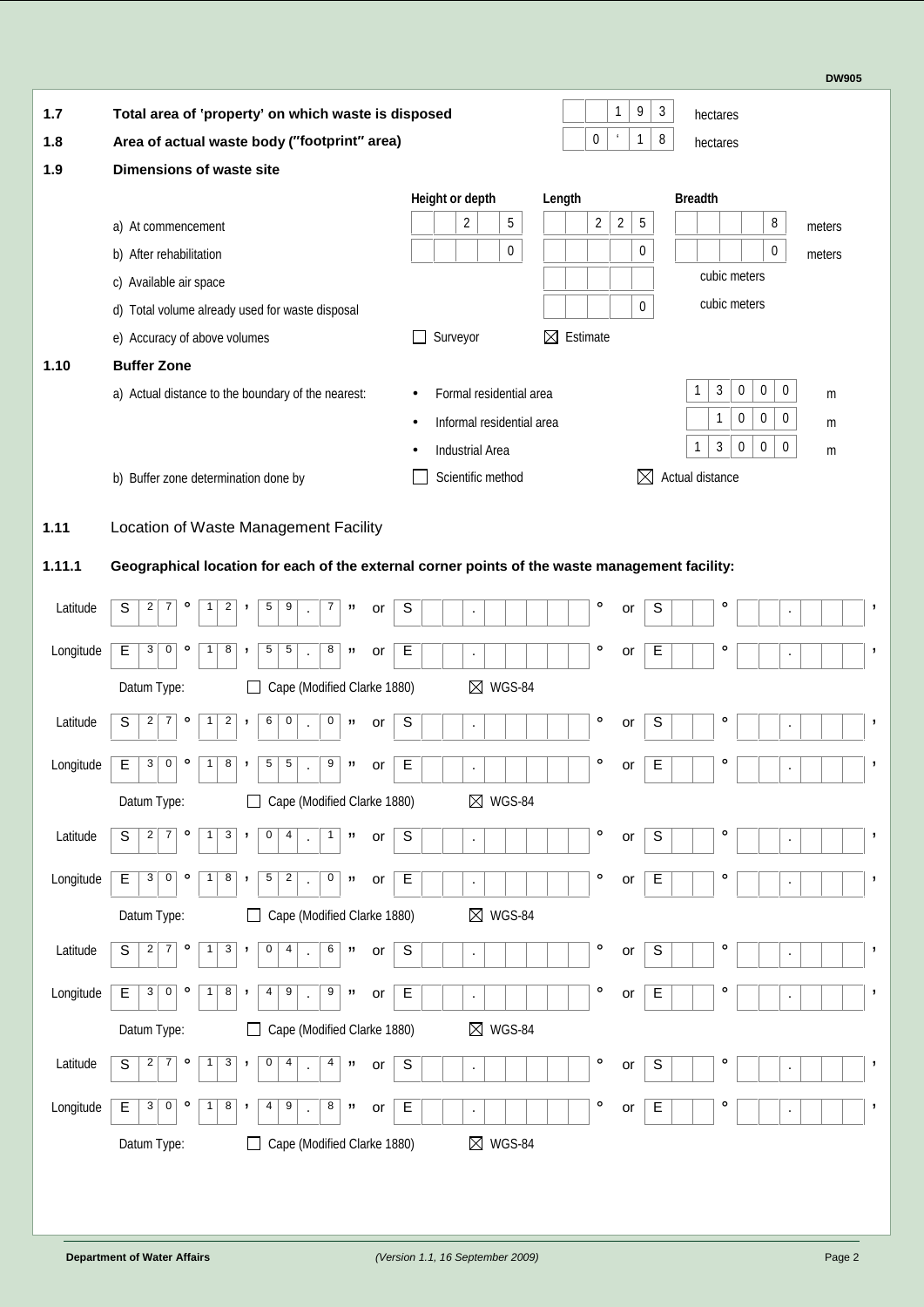| <b>Climatic water balance</b>                  |                                                                                        |                                                                                                                                                |               |                             |                                                                 |                |
|------------------------------------------------|----------------------------------------------------------------------------------------|------------------------------------------------------------------------------------------------------------------------------------------------|---------------|-----------------------------|-----------------------------------------------------------------|----------------|
|                                                | The wettest six months of the year are                                                 | $\boxtimes$ November to April                                                                                                                  |               |                             |                                                                 | May to October |
|                                                |                                                                                        | The wettest years during the past thirty years were (populate at least one year's details with both rainfall and evaporation detail completed) |               |                             |                                                                 |                |
|                                                |                                                                                        |                                                                                                                                                |               | <b>Total</b><br>evaporation |                                                                 |                |
| Rating                                         | Year                                                                                   | Total rainfall for 6                                                                                                                           |               | (A-pan) for                 |                                                                 | Official use   |
|                                                |                                                                                        | months                                                                                                                                         |               | 6 months                    |                                                                 |                |
| Wettest year                                   |                                                                                        |                                                                                                                                                | <sub>mm</sub> |                             | mm                                                              |                |
| 2 <sup>nd</sup> wettest                        |                                                                                        |                                                                                                                                                | mm            |                             | mm                                                              |                |
| 3rd wettest                                    |                                                                                        |                                                                                                                                                | mm            |                             | mm                                                              |                |
| 4 <sup>th</sup> wettest                        |                                                                                        |                                                                                                                                                | mm            |                             | mm                                                              |                |
| 5 <sup>th</sup> wettest                        |                                                                                        |                                                                                                                                                | mm            |                             | mm                                                              |                |
| 6 <sup>th</sup> wettest                        |                                                                                        |                                                                                                                                                | mm            |                             | mm                                                              |                |
| 7 <sup>th</sup> wettest                        |                                                                                        |                                                                                                                                                | mm            |                             | mm                                                              |                |
| 8 <sup>th</sup> wettest                        |                                                                                        |                                                                                                                                                | mm            |                             | mm                                                              |                |
|                                                |                                                                                        |                                                                                                                                                |               |                             |                                                                 |                |
| 9th wettest                                    |                                                                                        |                                                                                                                                                | mm            |                             | mm                                                              |                |
|                                                |                                                                                        |                                                                                                                                                |               |                             |                                                                 |                |
| 10 <sup>th</sup> wettest                       | Site-specific water balance factors                                                    | If leachate is visible (for existing facilities only) mark with an X                                                                           | mm            |                             | mm<br>TOTAL GAINS: 194 702.91 M3/A AND TOTAL LOSSES: 193 981.47 |                |
| Surname<br><b>Initials &amp;/or First Name</b> | Other site specific water balance factors (specify)<br>PLEASE REFER TO IWWWP P.152-157 | Details of the person in control of the site<br><b>MUNSAMY</b><br>M                                                                            |               |                             |                                                                 |                |
| <b>Title</b>                                   |                                                                                        | <b>MR</b>                                                                                                                                      |               | IDNo.                       | 6205135088085                                                   |                |
|                                                |                                                                                        |                                                                                                                                                |               |                             |                                                                 |                |
| <b>Phone Number</b>                            |                                                                                        |                                                                                                                                                |               | Ext                         |                                                                 |                |
| <b>Fax Number</b>                              |                                                                                        |                                                                                                                                                |               | Cellphone                   | 083 655 53625088085                                             |                |
| <b>E-mail Address</b>                          |                                                                                        | morgam.munsamy@athagroup.in                                                                                                                    |               |                             |                                                                 |                |
| <b>Highest Educational</b><br>Qualification    |                                                                                        | Grade 8 / Std 6                                                                                                                                |               | Grade 10 / Std 8            |                                                                 | <b>Matric</b>  |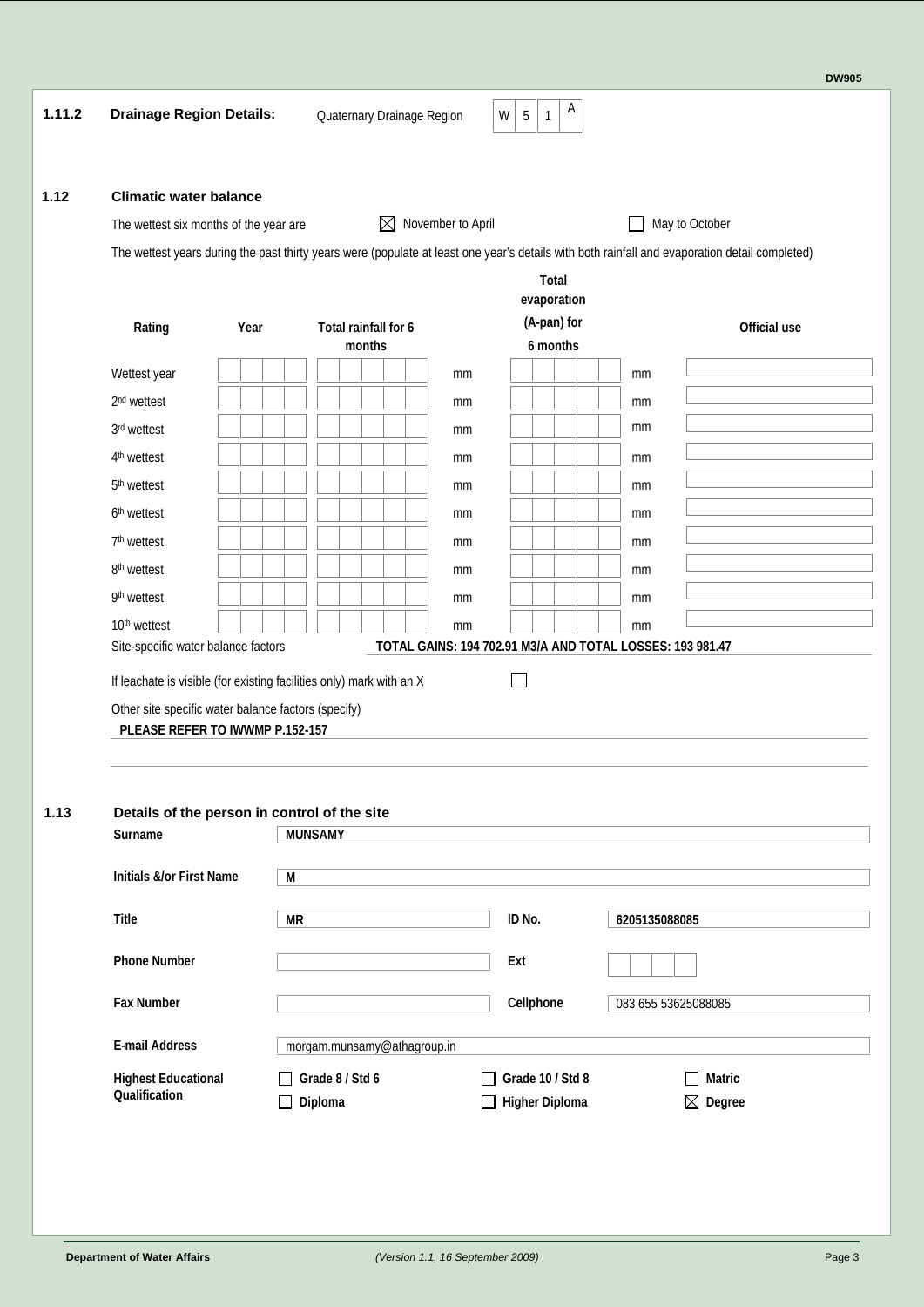# **2. OPERATION OF THE WASTE MANAGEMENT FACILITY**

| 2.1              | Type of operation<br>Landfill or Landbuild<br>Composting plant<br>Encapsulation | <b>Transfer station</b><br>Storage area<br>$\boxtimes$ Other (specify) | Recyding facility<br><b>Treatment plant</b><br>Road within the mining footprint                                   | Incinerator                                                                                                                                                 |
|------------------|---------------------------------------------------------------------------------|------------------------------------------------------------------------|-------------------------------------------------------------------------------------------------------------------|-------------------------------------------------------------------------------------------------------------------------------------------------------------|
| 2.2 <sub>2</sub> | Length of time of the operation                                                 | <b>Start Date</b><br>(ccyymmdd)                                        | $2\vert$<br>$6 \mid$<br>$\mathbf{3}$<br>$\mathbf{1}$<br>$\mathbf 0$<br>$\vert$ 2<br>$\overline{0}$<br>$\mathbf 0$ | <b>End Date</b><br>$\overline{2}$<br>3<br>$\overline{2}$<br>2 <sup>1</sup><br>$\overline{0}$<br>$\overline{0}$<br>$\mathbf{1}$<br>$\mathbf 0$<br>(ccyymmdd) |
| 2.3              | Is sufficient cover material on site?                                           |                                                                        | $\boxtimes$<br>Yes                                                                                                | No                                                                                                                                                          |
| 2.4              | Covering and burning of waste (mark applicable options with an $X$ )            |                                                                        |                                                                                                                   |                                                                                                                                                             |
|                  | Daily compaction and covering                                                   |                                                                        | Weekly compaction and covering                                                                                    |                                                                                                                                                             |
|                  | Burning of waste                                                                |                                                                        |                                                                                                                   |                                                                                                                                                             |
| 2.5              | Is leachate management system present?                                          |                                                                        | $\boxtimes$ Yes                                                                                                   | No                                                                                                                                                          |
| 2.6              | Storm water management (mark the applicable options with an $X$ )               |                                                                        |                                                                                                                   |                                                                                                                                                             |
|                  | Upstream cut-off trenches                                                       |                                                                        | IХ                                                                                                                | Contaminated storm water storage facility                                                                                                                   |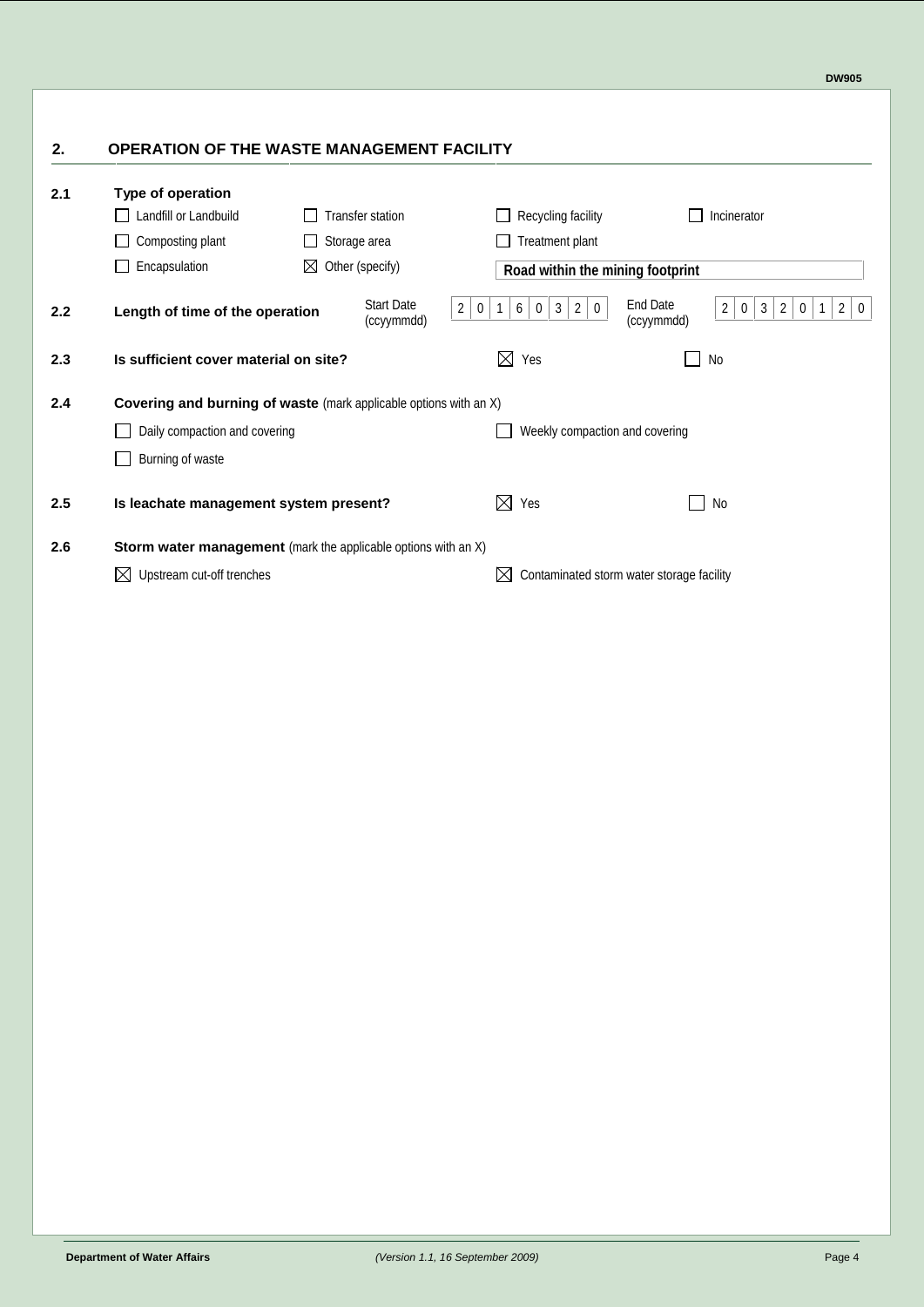| <b>MANAGEMENT PRACTICES OF THE WASTE MANAGEMENT FACILITY</b><br>3.                                                                            |            |     |  |  |  |
|-----------------------------------------------------------------------------------------------------------------------------------------------|------------|-----|--|--|--|
| Tick the options that describe the management practices for the waste facility or site                                                        |            |     |  |  |  |
| Facility is generally lined (clay liners typically) and are designed to receive<br>120/l/m2/d at a depth of 30 cm.                            | $\Box$ Yes | No  |  |  |  |
| Stormwater and seepage drains                                                                                                                 | Yes        | No  |  |  |  |
| Facility is lined (synthetic or clay)                                                                                                         | Yes        | No  |  |  |  |
| Side slopes stabilized to minimize erosion                                                                                                    | Yes        | No  |  |  |  |
| Rainfall runoff collected into a dirty water storage facility                                                                                 | Yes        | No  |  |  |  |
| Collection of percolated storm water via under drains into collection sumps,<br>which should pump the water to a dirty water storage facility | Yes        | No  |  |  |  |
| For pits, ingress of water is prevented                                                                                                       | Yes        | No  |  |  |  |
| Lined facility (synthetic or clay liners)                                                                                                     | Yes        | No  |  |  |  |
| Seepage drains in place                                                                                                                       | Yes        | No. |  |  |  |
| Storm water drains in place & connected to the polluted storm water system                                                                    | Yes        | No  |  |  |  |
| Effluent in the dam is not of acidic pH                                                                                                       | Yes        | No  |  |  |  |
| Dam is covered to prevent contact with oxygen                                                                                                 | Yes        | No  |  |  |  |
| Facility does not maintain anaerobic conditions                                                                                               | Yes        | No  |  |  |  |
| Lined facility (synthetic or clay)                                                                                                            | Yes        | No  |  |  |  |
| Facility has seepage drains                                                                                                                   | Yes        | No. |  |  |  |
| Splitting of facility into 2 separate compartments for the purposes of cleaning                                                               | Yes        | No  |  |  |  |
| Lined facility (synthetic or clay)                                                                                                            | Yes        | No  |  |  |  |
| Facility is of sufficiently large size to ensure that full evaporation of effluent is                                                         | Yes        | No  |  |  |  |
| Seepage drains in place                                                                                                                       | Yes        | No  |  |  |  |
| Storm water collection drains in place                                                                                                        | Yes        | No  |  |  |  |
| Evaporation only with wind speeds less than 2m/sec                                                                                            | Yes        | No  |  |  |  |
| No evaporate pre-dawn as humidity is high                                                                                                     | Yes        | No  |  |  |  |
|                                                                                                                                               |            |     |  |  |  |

*Continued on next page*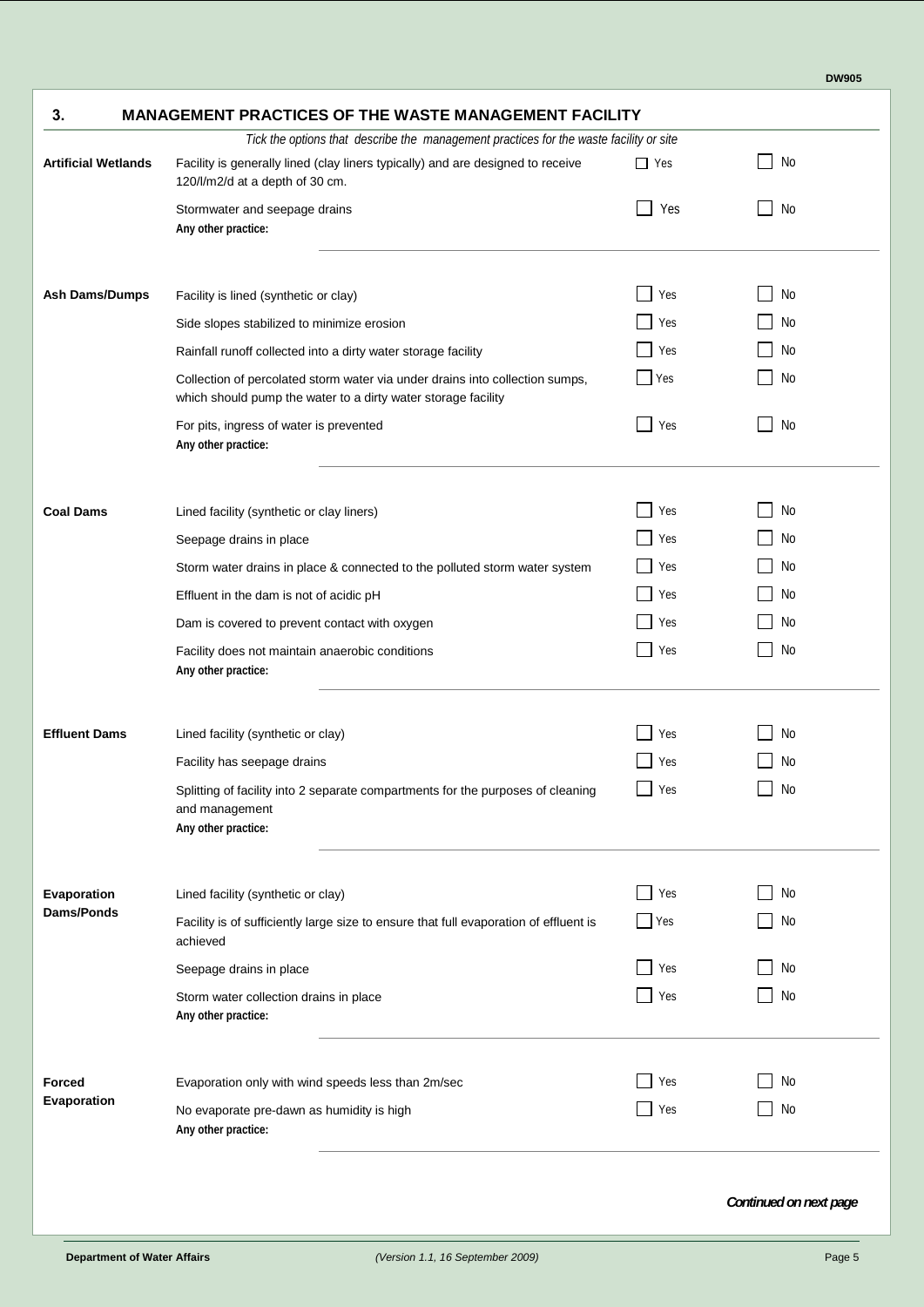|--|

| <b>Maturation Ponds</b>            | Facility lined (synthetic or clay)                                                                                                                                                          | Yes                | No                   |
|------------------------------------|---------------------------------------------------------------------------------------------------------------------------------------------------------------------------------------------|--------------------|----------------------|
|                                    | Facility designed to ensure at least 5 days retention time                                                                                                                                  | Yes                | No                   |
|                                    | Storm water and seepage collection drains in place<br>Any other practice:                                                                                                                   | Yes                | No                   |
| <b>Waste Water</b><br>Ponds        | Lined facility (synthetic or clay)<br>Storm water collection drains in place                                                                                                                | Yes<br>Yes         | No<br>No<br>No       |
|                                    | Seepage drains in place<br>Any other practice:                                                                                                                                              | Yes                |                      |
|                                    |                                                                                                                                                                                             |                    |                      |
| <b>Open Cast Voids</b>             | Diversion of upslope storm water around the void                                                                                                                                            | Yes                | No                   |
|                                    | Upstream diversion berms or management measures to prevent inflow of<br>water into the void                                                                                                 | Yes                | No                   |
|                                    | Prevention of water flowing into the void by using highball drains where<br>necessary                                                                                                       | Yes                | No                   |
|                                    | Ensure any water within the void is contained<br>Any other practice:                                                                                                                        | Yes                | No                   |
| <b>Oxidation Ponds</b>             | Lined facility (synthetic or clay)                                                                                                                                                          | Yes                | No                   |
|                                    | Adequate structures in place to ensure capture of a 1:50 year storm event                                                                                                                   | Yes                | No                   |
|                                    | Seepage drains in place                                                                                                                                                                     | Yes                | No                   |
|                                    | Storm water collection drains in place<br>Any other practice:                                                                                                                               | Yes                | No.                  |
| <b>Polluted</b>                    | Storm water discharged directly to the resource                                                                                                                                             | $\boxtimes$<br>Yes | No                   |
| <b>Stormwater</b><br><b>System</b> | Collection system incorporating the plant, raw material stockpiles and waste<br>disposal facilities                                                                                         | $\boxtimes$ Yes    | No                   |
|                                    | Clean stormwater separated from stormwater draining "dirty" sites or facilities                                                                                                             | $\boxtimes$ Yes    | No                   |
|                                    | Polluted stormwater collected & stored in dams<br>Any other practice:                                                                                                                       | $\boxtimes$ Yes    | No                   |
| <b>Return Water Dams</b>           | Sizing to accept seepage from the under drainage systems and decant<br>systems for up to the 1:50 year rainfall event, over and above normal<br>operating conditions<br>Any other practice: | Yes                | No<br>$\blacksquare$ |
|                                    |                                                                                                                                                                                             |                    |                      |
|                                    |                                                                                                                                                                                             |                    |                      |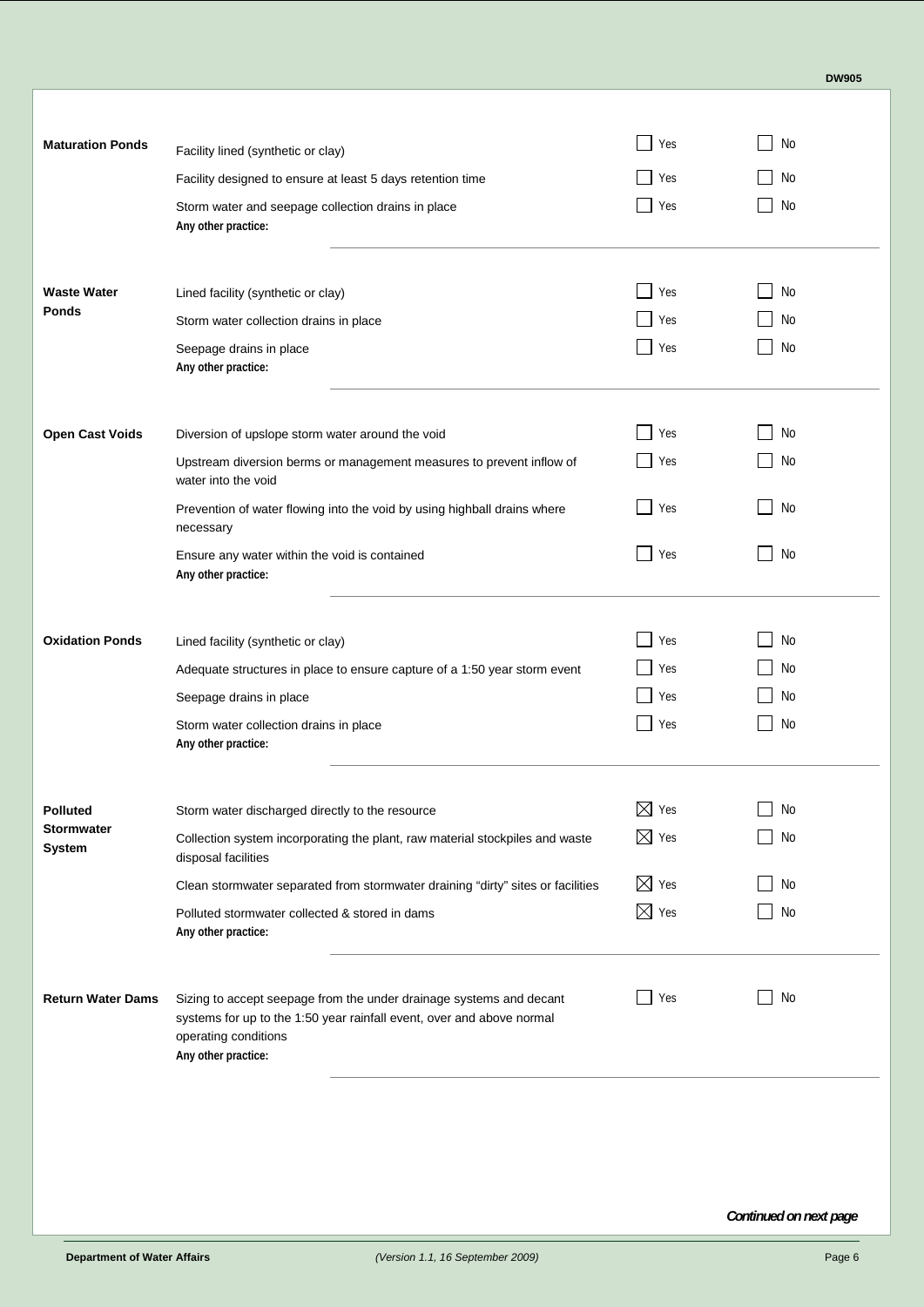|--|

| <b>Sewage Treatment</b><br>Works | Pump stations operational                                                                                                                | Yes | No                   |
|----------------------------------|------------------------------------------------------------------------------------------------------------------------------------------|-----|----------------------|
|                                  | Emergency storage dam(s) available                                                                                                       | Yes | No                   |
|                                  | Adequate capacity in emergency storage dams                                                                                              | Yes | No                   |
|                                  | Compliance with minimum discharge standards                                                                                              | Yes | No                   |
|                                  | Stormwater collection system in place                                                                                                    | Yes | No                   |
|                                  | Adequate capacity to contain total volume<br>Any other practice:                                                                         | Yes | No                   |
| <b>Silt Dams</b>                 | Lined facility (synthetic or clay)                                                                                                       | Yes | No                   |
|                                  | Stormwater collection system in place                                                                                                    | Yes | No                   |
|                                  | Seepage drains in place<br>Any other practice:                                                                                           | Yes | No                   |
| <b>Slag Dumps</b>                | Stormwater collection system in place                                                                                                    | Yes | No                   |
|                                  | Seepage drains in place                                                                                                                  | Yes | No                   |
|                                  | Separation of clean & dirty water                                                                                                        | Yes | No                   |
|                                  | Capacity to handle the 1:50 year storm event                                                                                             | Yes | No                   |
|                                  | Collection of rainfall run-off into the dirty water storage facility                                                                     | Yes | No                   |
|                                  | After decommissioning, the top surface is shaped to suit drainage<br>requirements and re-vegetated                                       | Yes | No                   |
|                                  | Implementation of under drainage systems to collect seepage for re-use as<br>process water<br>Any other practice:                        | Yes | No                   |
| <b>Slimes/Tailings</b>           | Stormwater collection system in place                                                                                                    | Yes | No                   |
| Dams                             | Seepage drains in place                                                                                                                  | Yes | No                   |
|                                  | Separation of clean & dirty water                                                                                                        | Yes | No                   |
|                                  | Capacity to handle the 1:50 year storm event                                                                                             | Yes | No                   |
|                                  | Collection of rainfall run-off into the dirty water storage facility                                                                     | Yes | No                   |
|                                  | After decommissioning, the top surface is shaped to suit drainage<br>requirements and re-vegetated                                       | Yes | No<br>$\blacksquare$ |
|                                  | Implementation of under drainage systems to collect seepage for re-use as<br>process water                                               | Yes | No<br>$\blacksquare$ |
|                                  | Covering of side slopes with soil during the operational phase to assist in<br>reducing any contact of rainfall runoff with the tailings | Yes | No<br>$\blacksquare$ |
|                                  | Vegetation of side slopes to minimise erosion<br>Any other practice:                                                                     | Yes | No<br>$\blacksquare$ |
|                                  |                                                                                                                                          |     |                      |

*Continued on next page*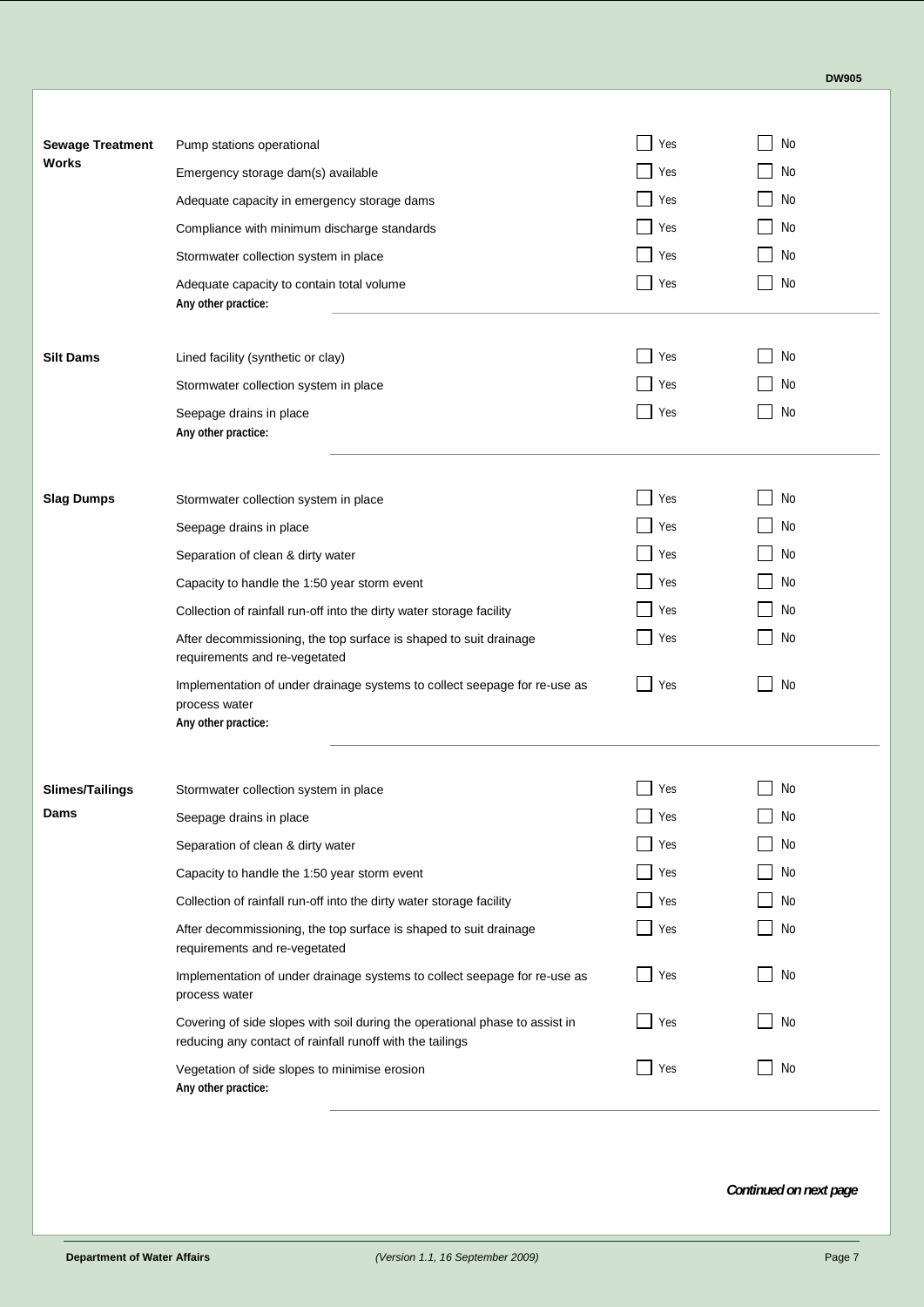| No<br><b>Sludge Drying</b><br>Facility is lined (synthetic or clay)<br>Yes<br><b>Beds</b><br>Yes<br>No<br>Seepage drains in place<br>No<br>Yes<br>Storm water drains in place<br>Yes<br>No<br>Moisture reduction of sludge<br>No<br>Yes<br>Incorporation of sludge into soil<br>Yes<br>No<br>Leachate management system in place<br>No<br>Yes<br>Mixing of high moisture content or liquid waste with dry waste<br>Any other practice:<br>Yes<br>No<br>Sludge<br>Facility is lined (synthetic or clay)<br>Ponds/Lagoons<br>Yes<br>No<br>Seepage drains in place<br>Yes<br>No<br>Storm water drains in place<br>No<br>Yes<br>Capacity to handle the 1:50 year storm event<br>Any other practice:<br>No<br>Yes<br><b>Waste Rock Dump</b><br>Stabilisation of side slopes to minimise erosion<br>No<br>Rainfall runoff collected into a dirty water<br>Yes<br>No<br>Covering of terraces or step-ins with a soil layer, followed by paddocking &<br>Yes<br>vegetation to minimise ingress of water into the dump<br>No<br>Collection of percolated stormwater via under drains into collection sumps<br>Yes<br>which should pump the water to a dirty water storage facility<br>Any other practice:<br>No<br>Yes<br><b>Waste Storage</b><br>Lined facility (synthetic or clay)<br>No<br>Yes<br>Leachate management system in place<br>No<br>Yes<br>Leachate detection layer in place<br>Yes<br>No<br>Leachate collection layer in place<br>Yes<br>No<br>Seepage drains in place<br>No<br>Yes<br>Stormwater drains in place & connected to the polluted stormwater system<br>For pits, ingress of water is prevented<br>Any other practice: |  |  |
|-----------------------------------------------------------------------------------------------------------------------------------------------------------------------------------------------------------------------------------------------------------------------------------------------------------------------------------------------------------------------------------------------------------------------------------------------------------------------------------------------------------------------------------------------------------------------------------------------------------------------------------------------------------------------------------------------------------------------------------------------------------------------------------------------------------------------------------------------------------------------------------------------------------------------------------------------------------------------------------------------------------------------------------------------------------------------------------------------------------------------------------------------------------------------------------------------------------------------------------------------------------------------------------------------------------------------------------------------------------------------------------------------------------------------------------------------------------------------------------------------------------------------------------------------------------------------------------------------------------------------------------------|--|--|
|                                                                                                                                                                                                                                                                                                                                                                                                                                                                                                                                                                                                                                                                                                                                                                                                                                                                                                                                                                                                                                                                                                                                                                                                                                                                                                                                                                                                                                                                                                                                                                                                                                         |  |  |
|                                                                                                                                                                                                                                                                                                                                                                                                                                                                                                                                                                                                                                                                                                                                                                                                                                                                                                                                                                                                                                                                                                                                                                                                                                                                                                                                                                                                                                                                                                                                                                                                                                         |  |  |
|                                                                                                                                                                                                                                                                                                                                                                                                                                                                                                                                                                                                                                                                                                                                                                                                                                                                                                                                                                                                                                                                                                                                                                                                                                                                                                                                                                                                                                                                                                                                                                                                                                         |  |  |
|                                                                                                                                                                                                                                                                                                                                                                                                                                                                                                                                                                                                                                                                                                                                                                                                                                                                                                                                                                                                                                                                                                                                                                                                                                                                                                                                                                                                                                                                                                                                                                                                                                         |  |  |
|                                                                                                                                                                                                                                                                                                                                                                                                                                                                                                                                                                                                                                                                                                                                                                                                                                                                                                                                                                                                                                                                                                                                                                                                                                                                                                                                                                                                                                                                                                                                                                                                                                         |  |  |
|                                                                                                                                                                                                                                                                                                                                                                                                                                                                                                                                                                                                                                                                                                                                                                                                                                                                                                                                                                                                                                                                                                                                                                                                                                                                                                                                                                                                                                                                                                                                                                                                                                         |  |  |
|                                                                                                                                                                                                                                                                                                                                                                                                                                                                                                                                                                                                                                                                                                                                                                                                                                                                                                                                                                                                                                                                                                                                                                                                                                                                                                                                                                                                                                                                                                                                                                                                                                         |  |  |
|                                                                                                                                                                                                                                                                                                                                                                                                                                                                                                                                                                                                                                                                                                                                                                                                                                                                                                                                                                                                                                                                                                                                                                                                                                                                                                                                                                                                                                                                                                                                                                                                                                         |  |  |
|                                                                                                                                                                                                                                                                                                                                                                                                                                                                                                                                                                                                                                                                                                                                                                                                                                                                                                                                                                                                                                                                                                                                                                                                                                                                                                                                                                                                                                                                                                                                                                                                                                         |  |  |
|                                                                                                                                                                                                                                                                                                                                                                                                                                                                                                                                                                                                                                                                                                                                                                                                                                                                                                                                                                                                                                                                                                                                                                                                                                                                                                                                                                                                                                                                                                                                                                                                                                         |  |  |
|                                                                                                                                                                                                                                                                                                                                                                                                                                                                                                                                                                                                                                                                                                                                                                                                                                                                                                                                                                                                                                                                                                                                                                                                                                                                                                                                                                                                                                                                                                                                                                                                                                         |  |  |
|                                                                                                                                                                                                                                                                                                                                                                                                                                                                                                                                                                                                                                                                                                                                                                                                                                                                                                                                                                                                                                                                                                                                                                                                                                                                                                                                                                                                                                                                                                                                                                                                                                         |  |  |
|                                                                                                                                                                                                                                                                                                                                                                                                                                                                                                                                                                                                                                                                                                                                                                                                                                                                                                                                                                                                                                                                                                                                                                                                                                                                                                                                                                                                                                                                                                                                                                                                                                         |  |  |
|                                                                                                                                                                                                                                                                                                                                                                                                                                                                                                                                                                                                                                                                                                                                                                                                                                                                                                                                                                                                                                                                                                                                                                                                                                                                                                                                                                                                                                                                                                                                                                                                                                         |  |  |
|                                                                                                                                                                                                                                                                                                                                                                                                                                                                                                                                                                                                                                                                                                                                                                                                                                                                                                                                                                                                                                                                                                                                                                                                                                                                                                                                                                                                                                                                                                                                                                                                                                         |  |  |
|                                                                                                                                                                                                                                                                                                                                                                                                                                                                                                                                                                                                                                                                                                                                                                                                                                                                                                                                                                                                                                                                                                                                                                                                                                                                                                                                                                                                                                                                                                                                                                                                                                         |  |  |
|                                                                                                                                                                                                                                                                                                                                                                                                                                                                                                                                                                                                                                                                                                                                                                                                                                                                                                                                                                                                                                                                                                                                                                                                                                                                                                                                                                                                                                                                                                                                                                                                                                         |  |  |
|                                                                                                                                                                                                                                                                                                                                                                                                                                                                                                                                                                                                                                                                                                                                                                                                                                                                                                                                                                                                                                                                                                                                                                                                                                                                                                                                                                                                                                                                                                                                                                                                                                         |  |  |
|                                                                                                                                                                                                                                                                                                                                                                                                                                                                                                                                                                                                                                                                                                                                                                                                                                                                                                                                                                                                                                                                                                                                                                                                                                                                                                                                                                                                                                                                                                                                                                                                                                         |  |  |
|                                                                                                                                                                                                                                                                                                                                                                                                                                                                                                                                                                                                                                                                                                                                                                                                                                                                                                                                                                                                                                                                                                                                                                                                                                                                                                                                                                                                                                                                                                                                                                                                                                         |  |  |
|                                                                                                                                                                                                                                                                                                                                                                                                                                                                                                                                                                                                                                                                                                                                                                                                                                                                                                                                                                                                                                                                                                                                                                                                                                                                                                                                                                                                                                                                                                                                                                                                                                         |  |  |
|                                                                                                                                                                                                                                                                                                                                                                                                                                                                                                                                                                                                                                                                                                                                                                                                                                                                                                                                                                                                                                                                                                                                                                                                                                                                                                                                                                                                                                                                                                                                                                                                                                         |  |  |
|                                                                                                                                                                                                                                                                                                                                                                                                                                                                                                                                                                                                                                                                                                                                                                                                                                                                                                                                                                                                                                                                                                                                                                                                                                                                                                                                                                                                                                                                                                                                                                                                                                         |  |  |

*Continued on next page*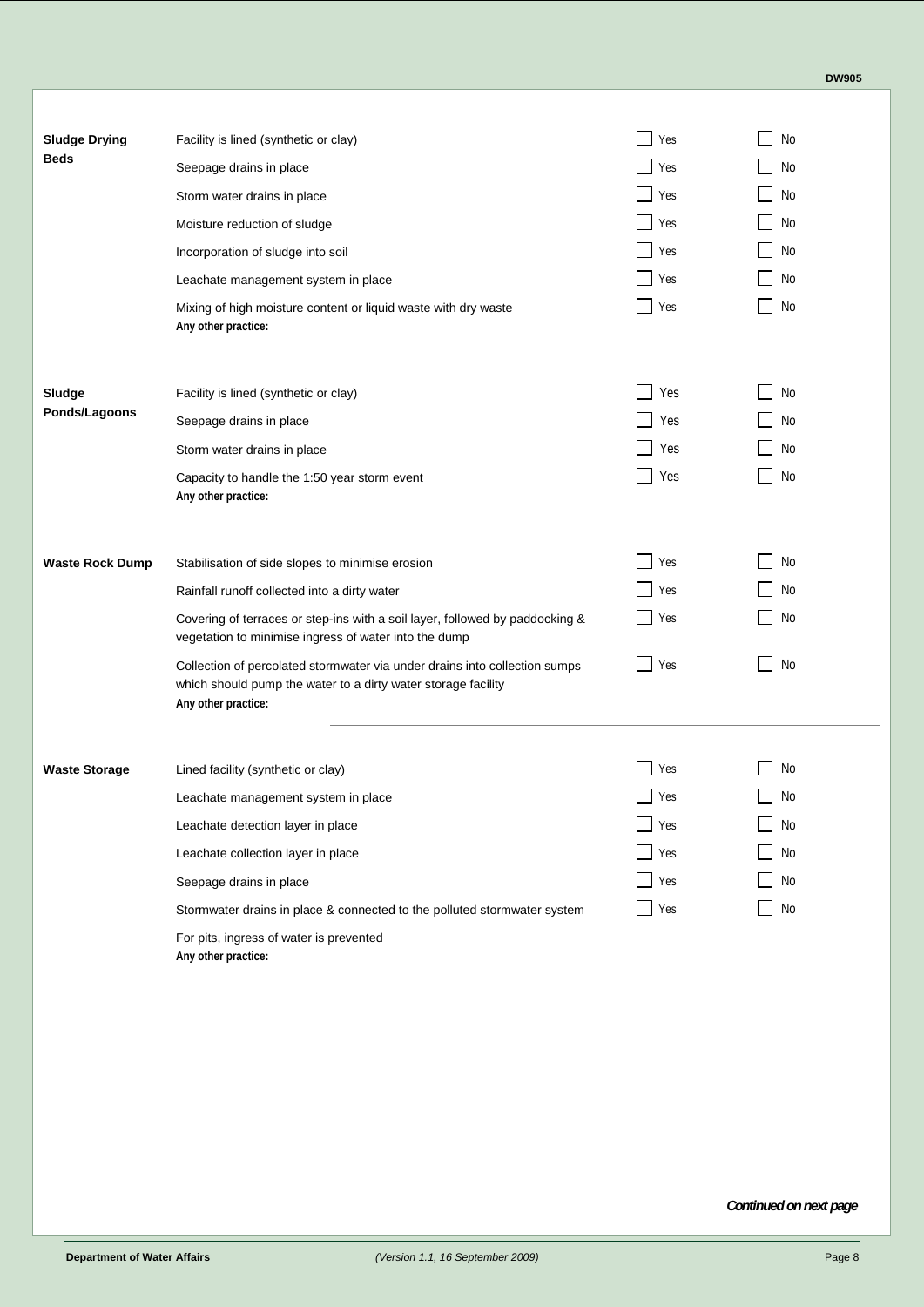| <b>Waste Treatment</b> | Capacity to handle the 1:50 year storm event                              | Yes | No           |
|------------------------|---------------------------------------------------------------------------|-----|--------------|
| <b>Plant</b>           | Stormwater collection system in place                                     | Yes | No           |
|                        | Stormwater diversion measures in place                                    | Yes | No<br>$\sim$ |
|                        | Seepage collection system in place                                        | Yes | No<br>$\sim$ |
|                        | Adequate structures in place to ensure capture of a 1:50 year storm event | Yes | No<br>×.     |
|                        | Emergency incident structures in place<br>Any other practice:             | Yes | No           |

## **4. DECLARATION BY APPLICANT** *(or person that was granted power of attorney by the applicant)*

I declare that the Waste Management facility information given by me for registering the Water Use is true and correct.

|                   | Surname                        |
|-------------------|--------------------------------|
|                   |                                |
| Date (ccyy/mm/dd) | Thumbprint (only if requested) |
|                   |                                |
|                   |                                |
|                   |                                |
|                   |                                |